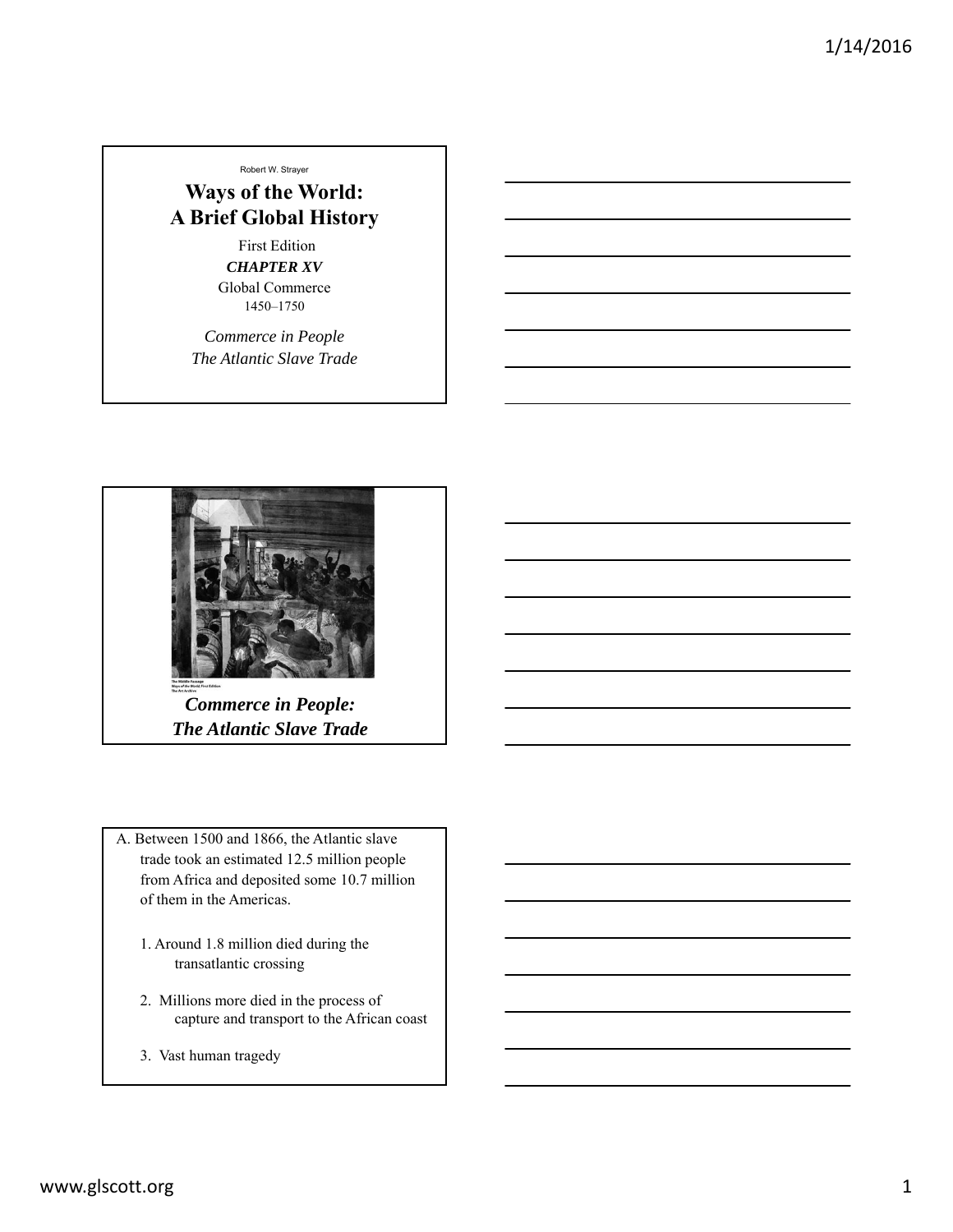- 4. African slave trade transformed the societies of all participants
- a. The African diaspora created racially mixed societies in the Americas
- b. Slave trade and slavery enriched many
- c. Slavery became a metaphor for many types of social oppression





# *The Slave Trade in Context*

- 1. Most human societies have had slaves
- 2. Africans had practiced slavery and sold slaves for centuries
- 3. Slavery took many forms, depending on the region and time period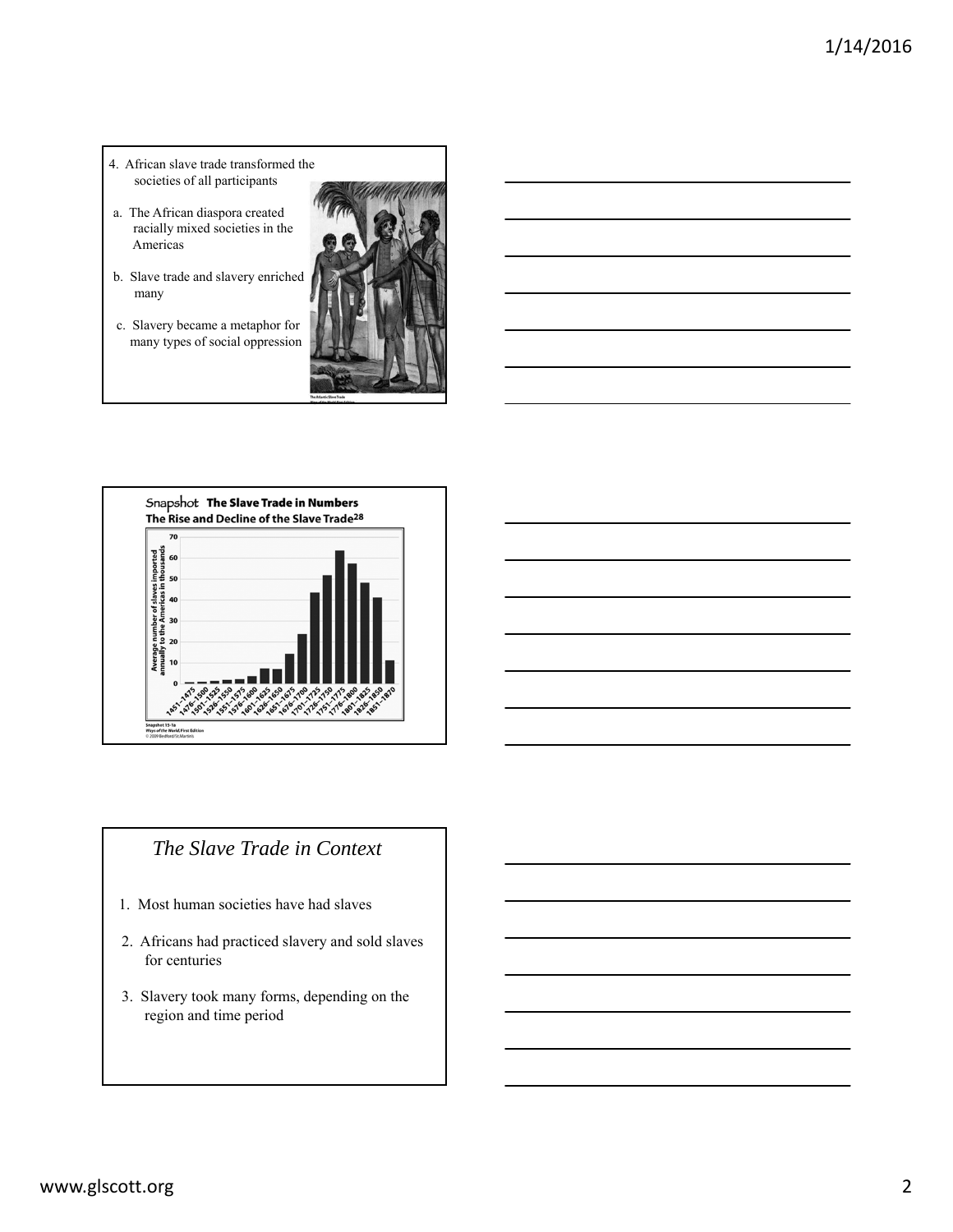## *The Slave Trade in Context*

4. Distinctiveness of slavery in the Americas

- a. The scale and importance of the slave trade in the Americas was enormous
- b. Largely based on plantation agriculture, with slaves denied any rights at all
- c. Slave status was inherited

#### *The Slave Trade in Context*

- d. Little hope of manumission
- e. Widespread slavery in society that valued human freedom and equality—unlike anywhere else except maybe ancient Greece
- f. Slavery was wholly identified with Africa and with "blackness"

### *The Slave Trade in Context*

- 5. Origins of Atlantic slavery lay in the Mediterranean and with sugar production
	- a. sugar production was the first "modern" industry (major capital investment, technology, disciplined workers, mass market)
	- b. The work was very difficult and dangerous slaves were ideal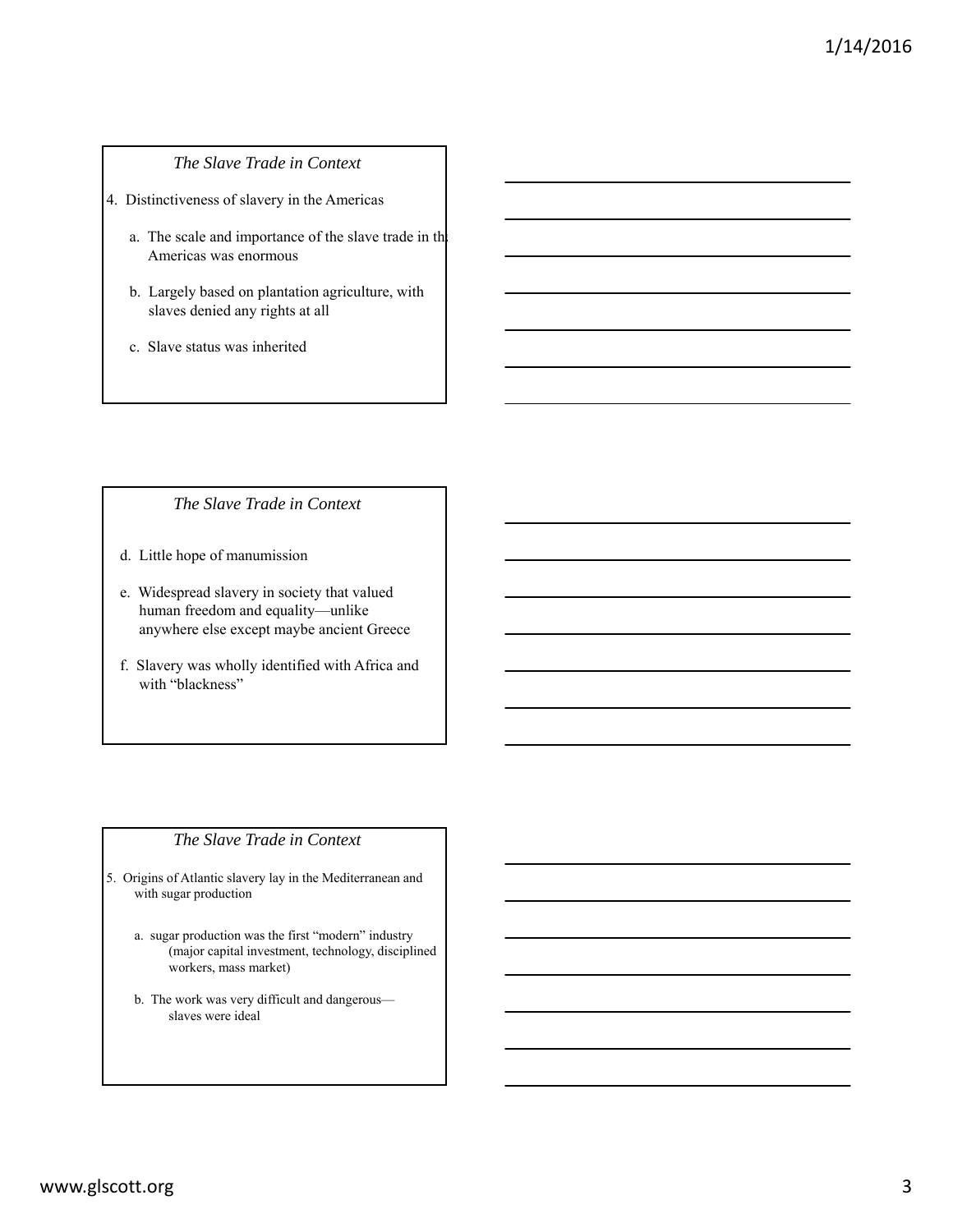#### *The Slave Trade in Context*

- c. At first, Slavs from the Black Sea region provided most slaves for Mediterranean sugar plantations
- d. Portuguese found an alternative slave source in West Africa

## *The Slave Trade in Context*

- 6. Africans became the primary source of slave labor for the Americas
	- a. Slavs weren't available
	- b. Indians died of European diseases

## *The Slave Trade in Context*

- c. Europeans were a bad alternative: Christians from marginal lands couldn't be enslaved; indentured servants were expensive
- d. Africans were farmers, had some immunity to diseases, were not Christian, and were readily available
- e. Much debate over how much racism was involved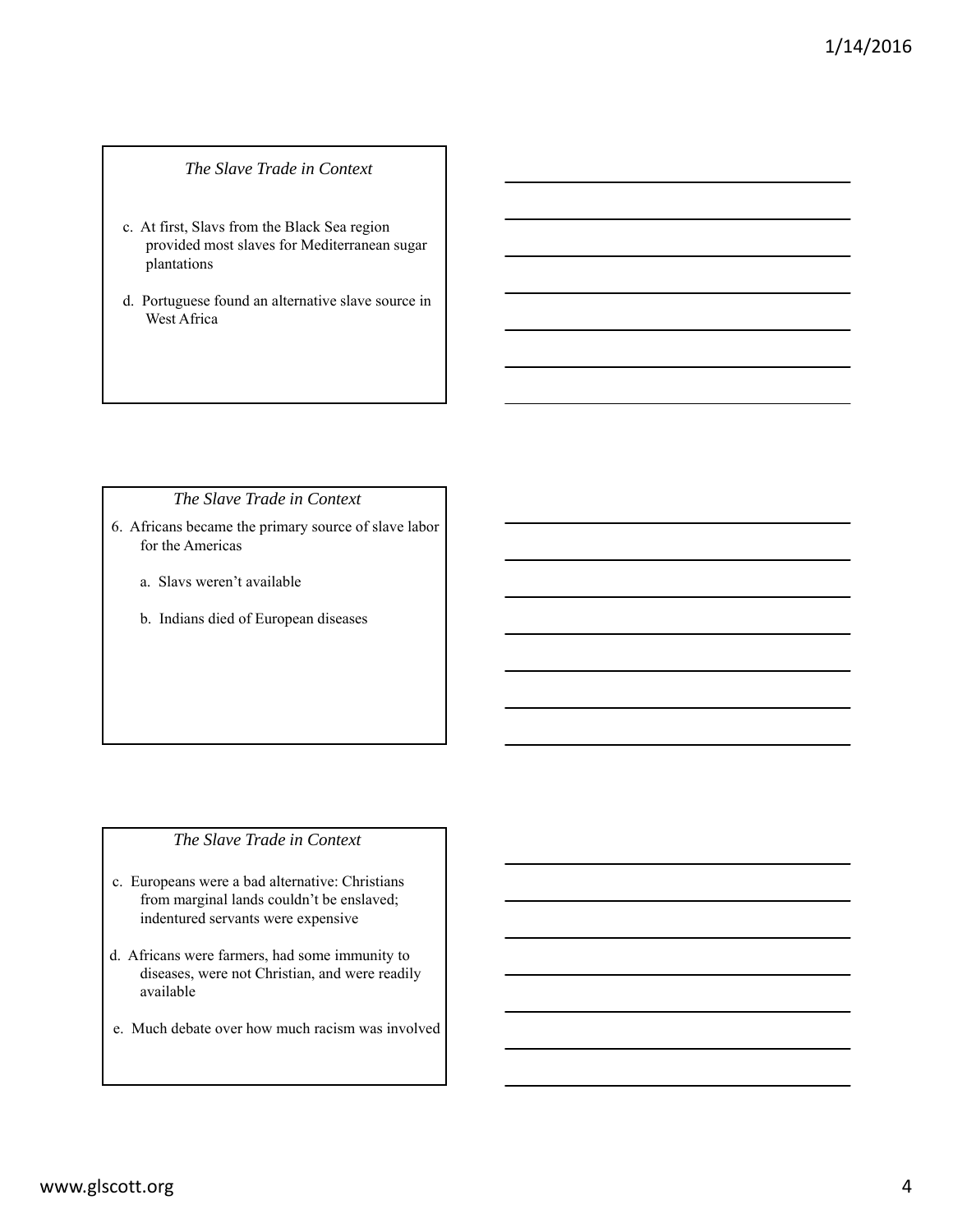## *The Slave Trade in Practice*

- 1. Slave trade was driven by European demand
- 2. Europeans didn't raid Africa for slaves; they traded freely with African merchants and elites
	- a. From capture to sale on the coast, trade was in African hands
	- b. Africans received trade goods in return, often bought with American silver



## *The Slave Trade in Practice*

- 3. Destabilization of African societies
	- a. Many smaller societies were completely disrupted by slave raids from their neighbors
	- b. Even larger states were affected (e.g., kingdom of Kongo)
	- c. Some African slave traders were themselves enslaved by unscrupulous Europeans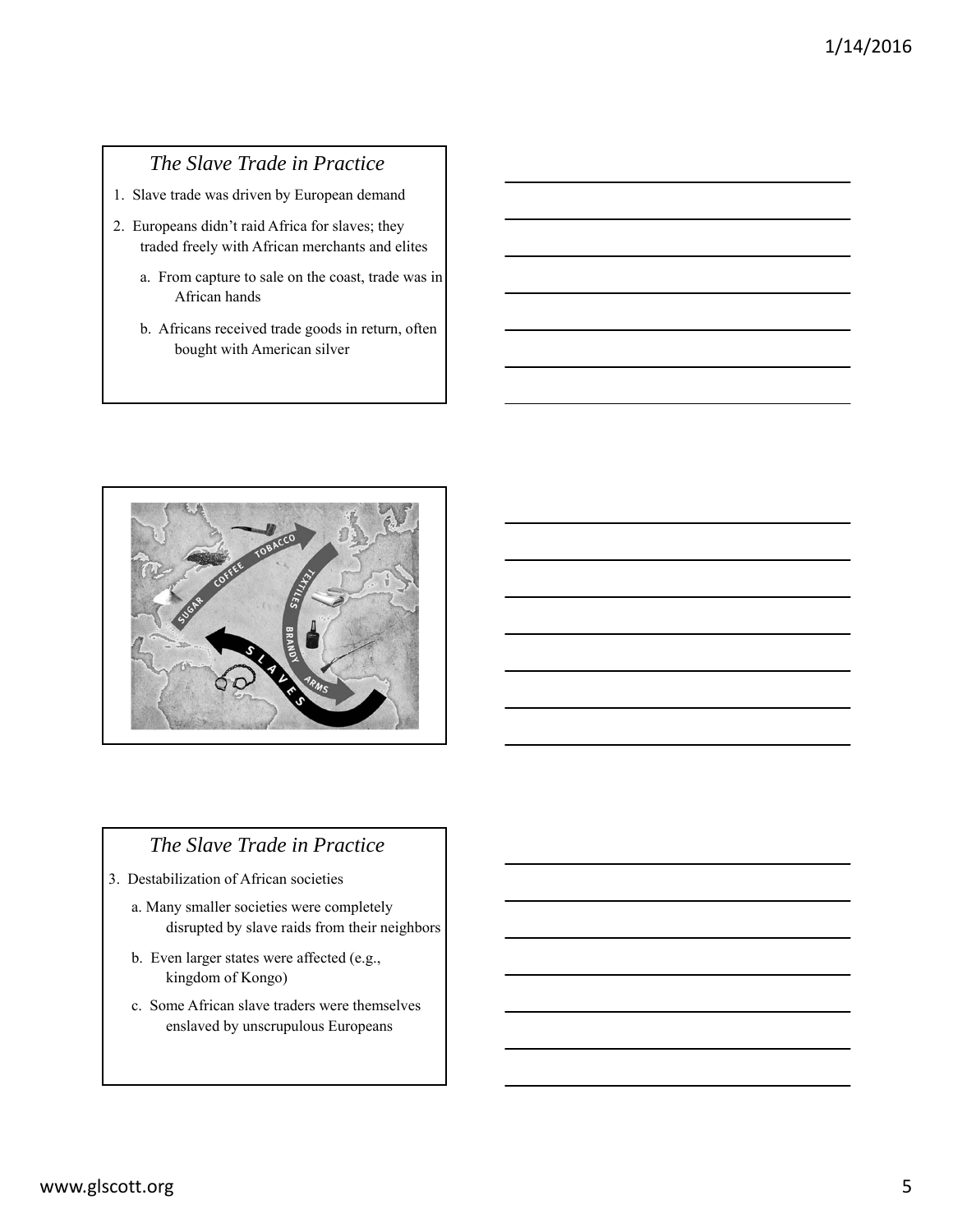# *The Slave Trade in Practice*

4. Increasing pace of Atlantic slave trade

- a. During the sixteenth century, annual slave exports from Africa averaged under 3,000 annually
- b. In the seventeenth century, average of 10,000 slaves per year taken to the Americas

## *The Slave Trade in Practice*

- 5. Who was enslaved?
- a. People from West Africa
- (present-day Mauritania to Angola)
- b. Mostly people from marginal groups (prisoners of war, debtors, criminals)
- c. Africans generally did not sell their own peoples



## *The Slave Trade in Practice*

- 6. 80 percent of slaves ended up in Brazil and the Caribbean
	- a. 5–6% in North America
	- b. The rest in mainland Spanish America or in Europe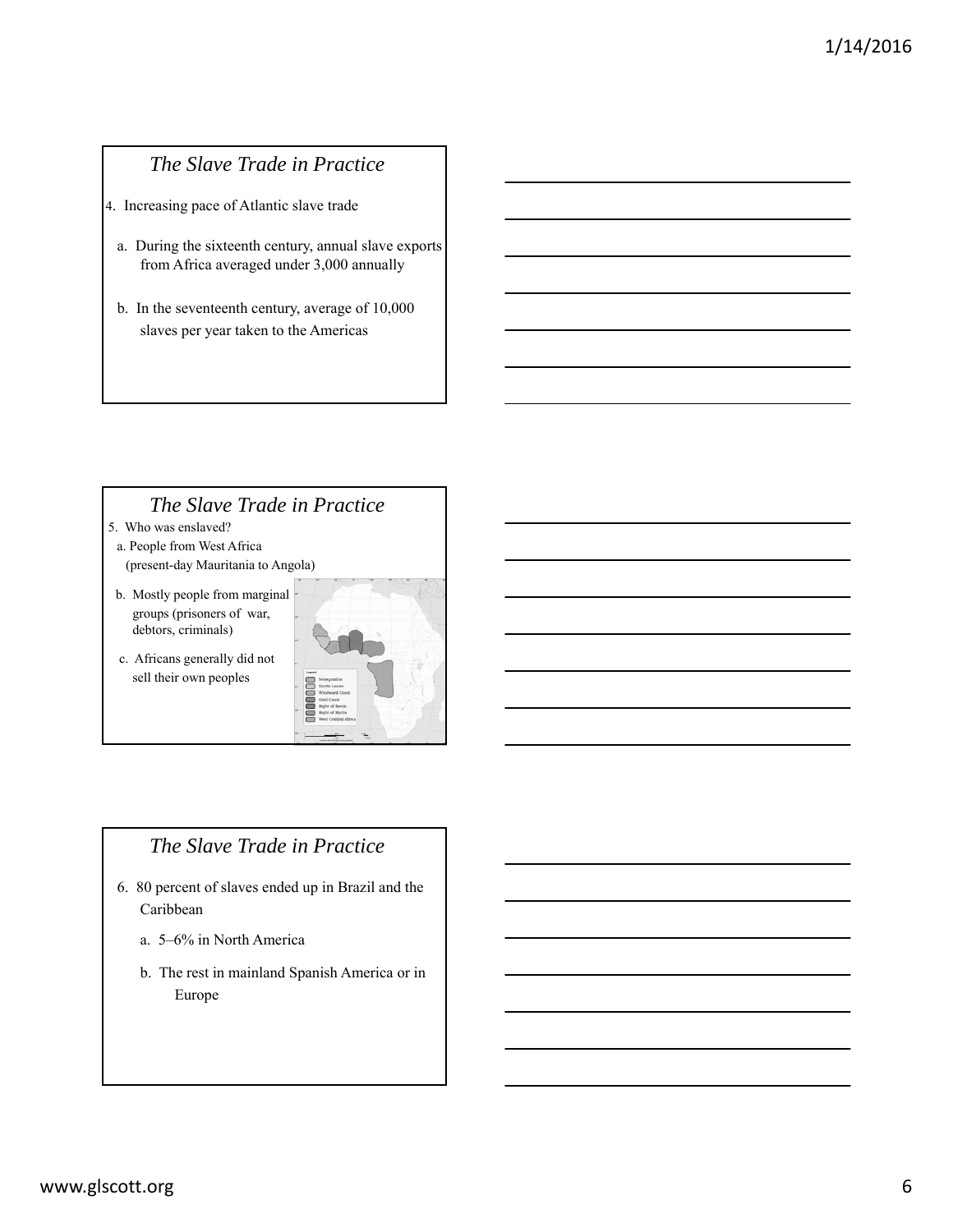





# *Comparing Consequences: The Impact of the Slave Trade in Africa*

- 1. Created new transregional linkages
- 2. Slowed Africa's growth, while Europe and China expanded in population
- a. sub-Saharan Africa had about 18 percent of the world's population in 1600 but only 6 percent in 1900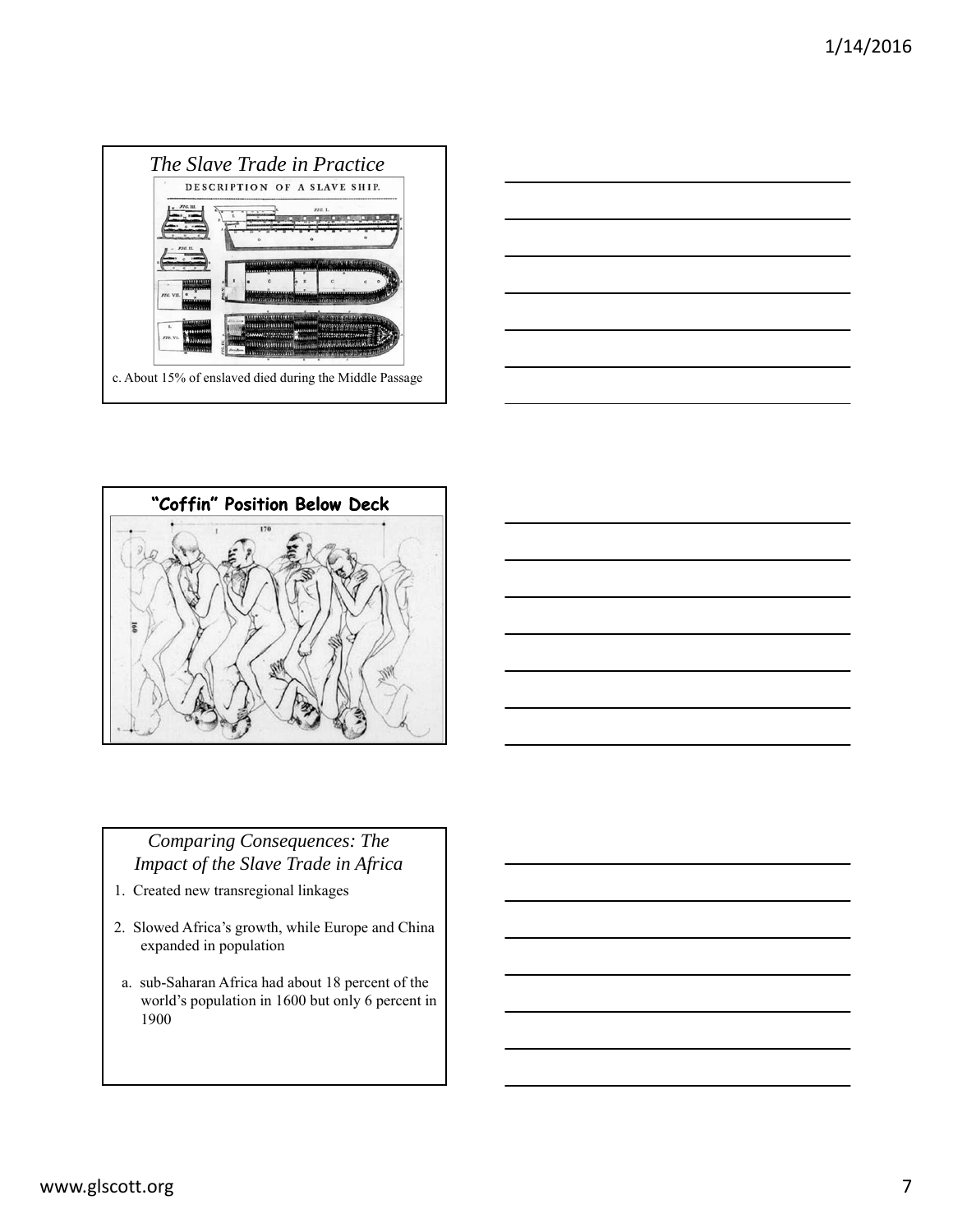## *Comparing Consequences: The Impact of the Slave Trade in Africa*

- b. Slave trade generated economic stagnation and political disruption in Africa
	- i. Those who profited in the trade did not invest in production
	- ii. Did not generate breakthroughs in agriculture or industry—since Europeans didn't increase demand for Africa 's products, just for its people





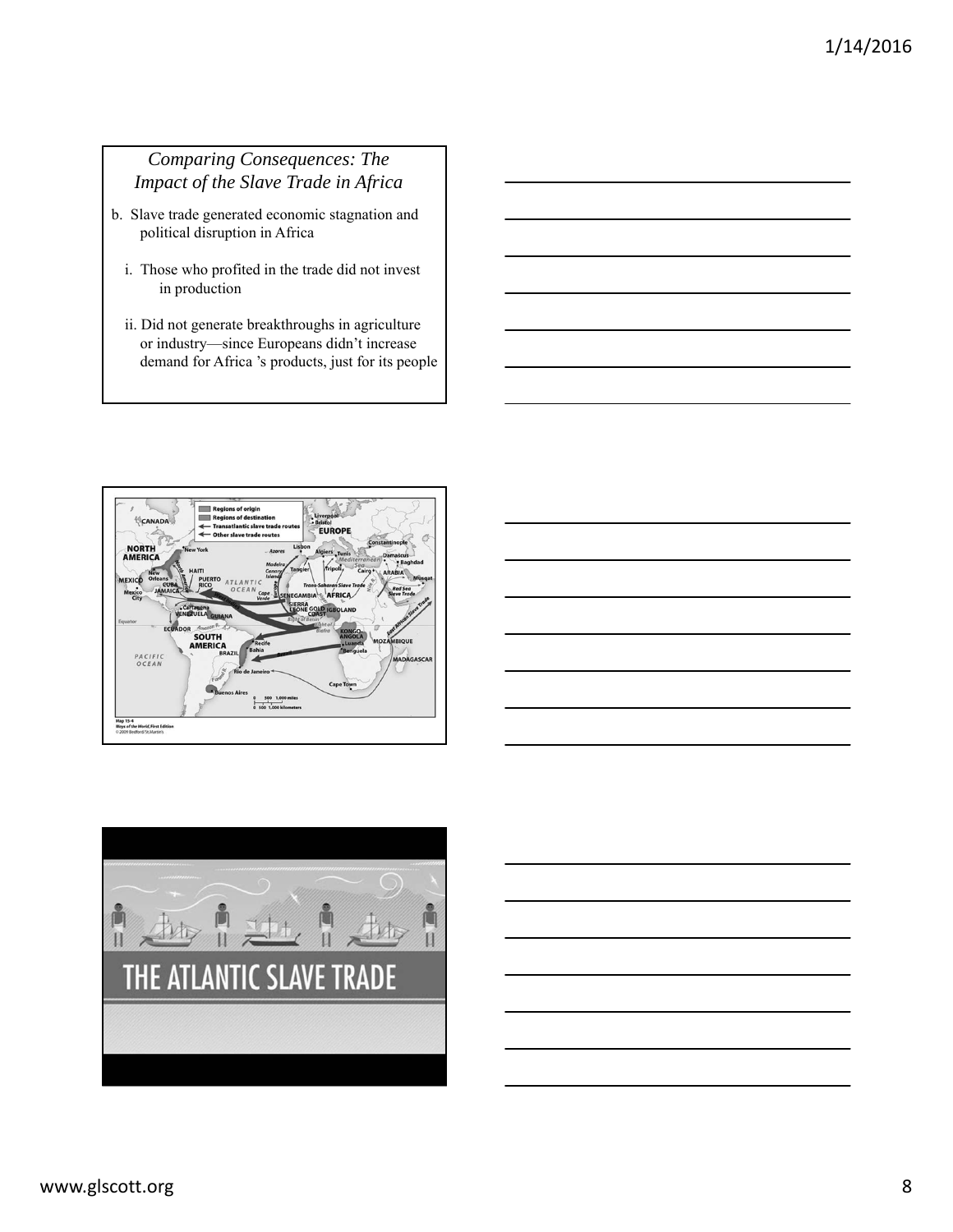



#### *Comparison*

Slavery in the Americas was distinctive from other slave-holding systems in history because in the Americas

- a. Slaves were treated more as human beings than as mere property.
- b. Slavery was identified with "blackness."
- c. Slaves were used as a primary labor force in agricultural enterprises.
- d. Female slaves were more highly valued than male slaves.

# *Reflections: Economic Globalization—Then and Now*

- A. A study of global commerce in the early modern period shows both how different from and how similar we are to people of the past.
- B. Globalization isn't just a twentieth-century phenomenon.
	- 1. But early modern globalization was much slower and on a smaller scale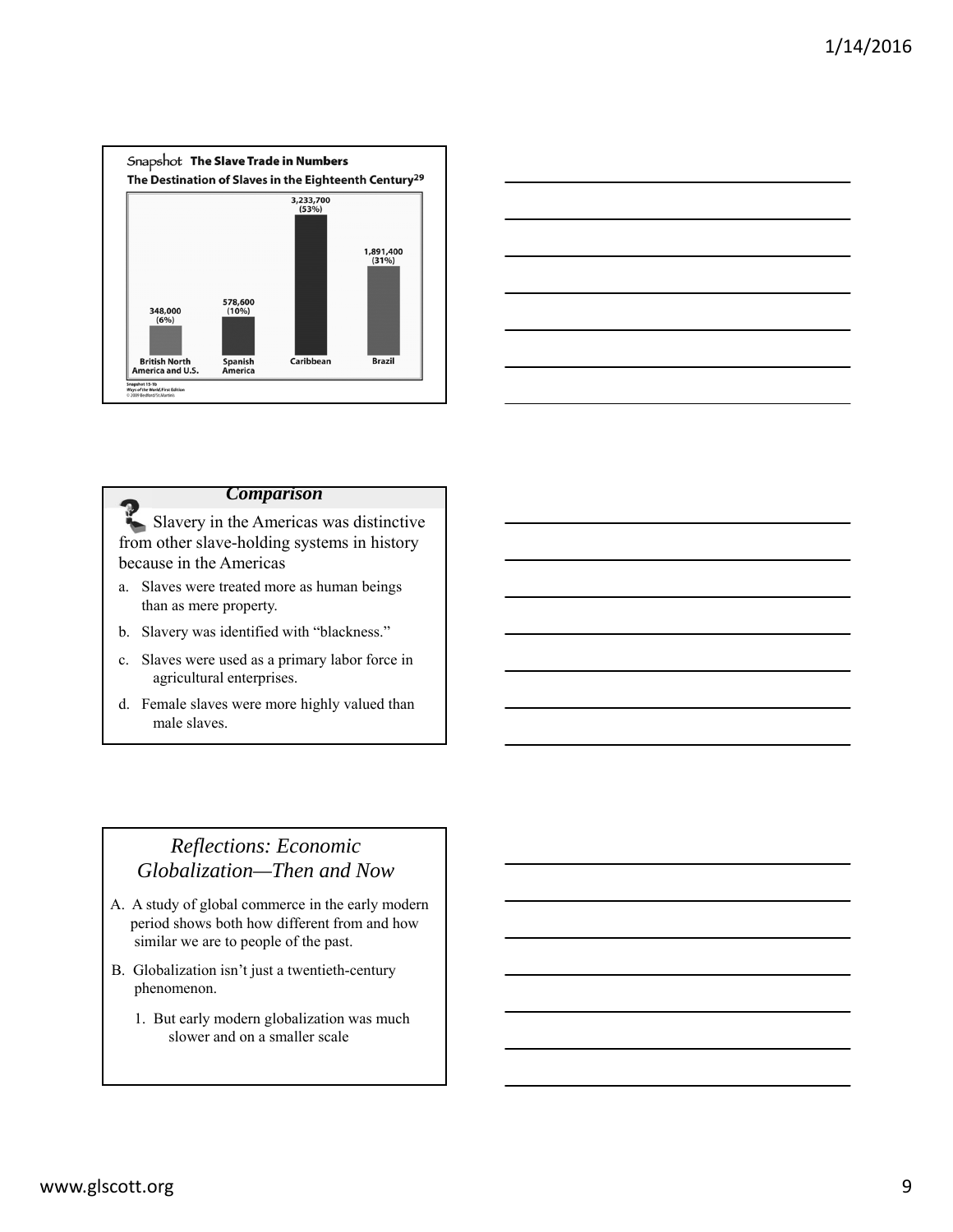# *Reflections: Economic Globalization—Then and Now*

- 2. Early modern globalization was not yet centered on Western civilizations
- 3. Early modern economic life was mostly preindustrial
- 4. Early modern globalization was tied to empire building and slavery

| <b>Dutch</b>                                                                                                                                                                                                                                                                                                                                                                                                                                                                                                                                                                                                                            | <b>Rritish</b>                                                                                                                                                                                                                                                                                                                                                                                                            |
|-----------------------------------------------------------------------------------------------------------------------------------------------------------------------------------------------------------------------------------------------------------------------------------------------------------------------------------------------------------------------------------------------------------------------------------------------------------------------------------------------------------------------------------------------------------------------------------------------------------------------------------------|---------------------------------------------------------------------------------------------------------------------------------------------------------------------------------------------------------------------------------------------------------------------------------------------------------------------------------------------------------------------------------------------------------------------------|
| The Dutch acted to control-not only the<br>shipping but also the production of cloves,<br>cinnamon, nutmeg, and mace. With much<br>bloodshed, the Dutch seized control of a<br>number of small spice-producing islands,<br>forcing their people to sell only to the Dutch.<br>. On the Banda Islands-the Dutch killed,<br>enslaved, or left to starve virtually the entire<br>population and then replaced them with<br>Dutch planters, using a slave labor force to<br>produce the nutmeg crop.<br>• Ultimately, the local economy of the Spice<br>Islands was shattered by Dutch policies, and<br>the people there were impoverished. | • They established—three major trading<br>settlements in India during the 17 <sup>th</sup> century:<br>Bombay, Calcutta, and Madras. They<br>secured their trading bases with the<br>permission of Mughal authorities or local<br>rulers<br>• British traders focused on-Indian cotton<br>textiles, and hundreds of villages in the<br>interior of southern India became specialized<br>producers for the British market. |

| Japan                                                                                                                                                                                                                                                                                                                                                                                                                                                                                              | China                                                                                                                                                                                                                                                                                                                                                                                                                                                                                                                                     |
|----------------------------------------------------------------------------------------------------------------------------------------------------------------------------------------------------------------------------------------------------------------------------------------------------------------------------------------------------------------------------------------------------------------------------------------------------------------------------------------------------|-------------------------------------------------------------------------------------------------------------------------------------------------------------------------------------------------------------------------------------------------------------------------------------------------------------------------------------------------------------------------------------------------------------------------------------------------------------------------------------------------------------------------------------------|
| The shoguns allied with the merchant class<br>to develop a market-based economy and to<br>invest heavily in agricultural and industrial<br>enterprises.<br>Local and state authorities acted to protect<br>and renew forests.<br>Families practiced late marriages,<br>contraception, abortion, and infanticide.<br>The outcome was the dramatic slowing of<br>Japan's population growth, the easing of an<br>impending ecological crisis, and a<br>flourishing, highly commercialized<br>economy. | In order to obtain silver needed to pay their<br>$\bullet$<br>taxes, more and more people had to sell<br>something—either labor or their products.<br>Areas that devoted themselves to growing<br>$\bullet$<br>mulberry trees, on which silkworms fed,<br>had to buy their rice from other regions.<br>The Chinese economy became more<br>regionally specialized.<br>In southern China, this surging economic<br>growth resulted in the loss of about half the<br>area's forest cover as more and more land<br>was devoted to cash crops. |